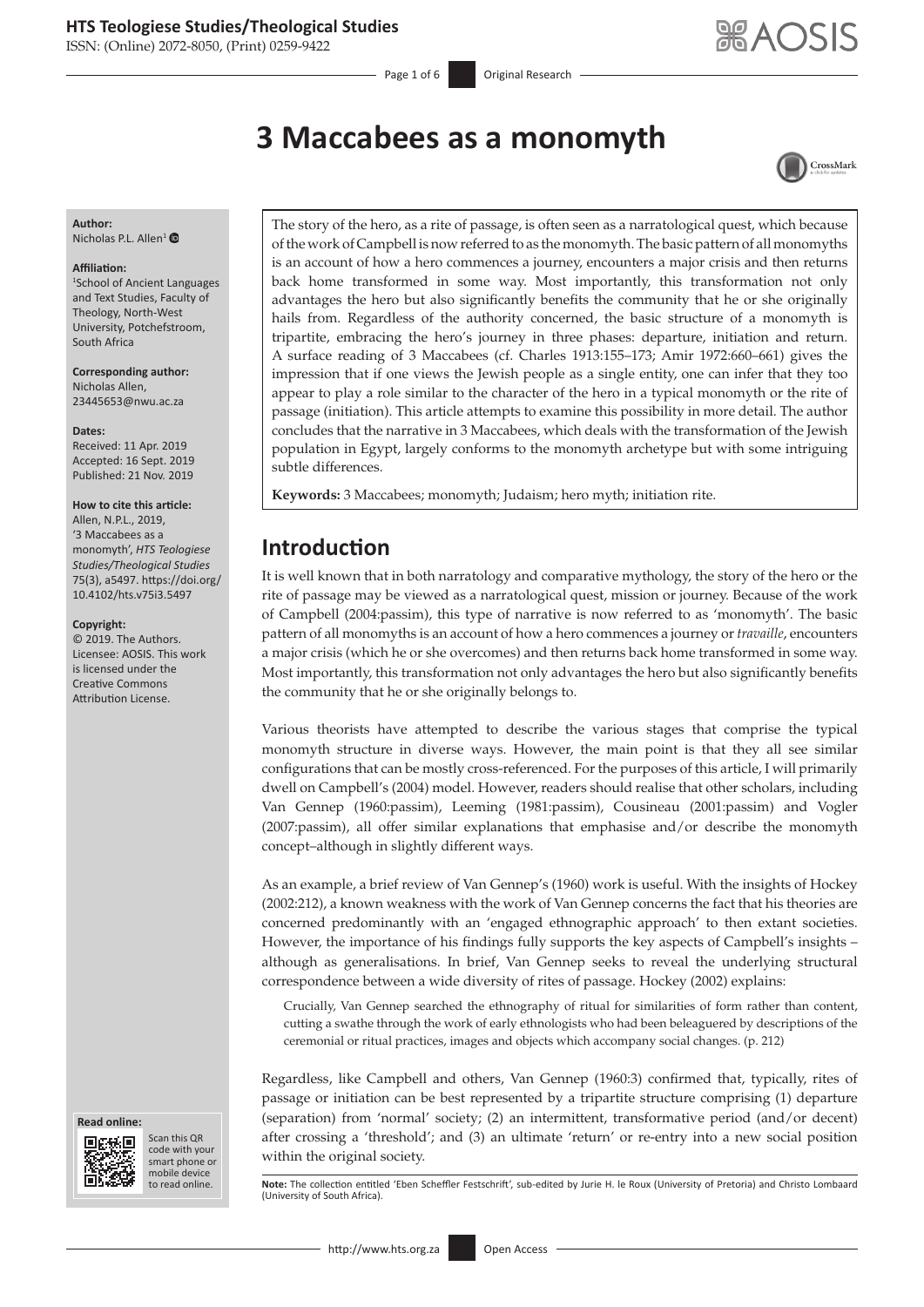

*Source*: Vogler, C., 2007, *The writers journey: Mythic structure for writers*, Michael Wise Productions, Studio City, CA

**FIGURE 1:** Diagram illustrating the key features of the hero's journey.

Campbell has considered as many as 17 stages to the monomyth. However, not all hero stories necessarily contain all of these stages overtly. Some may even be implied. These stages do not even have to occur in a strictly laid-out order. Nonetheless, Campbell groups the various mythemes into three 'acts' or modes of actions that also predict Van Gennep's tripartite structure. These latter 'acts' or 'modes' always occur systematically, namely:

- 1. the hero's departure or separation
- 2. the hero's initiation, transformation and/or descent
- 3. the hero's return.

Thus, in general, all monomyths share the following basic structure.

#### **Departure mode**

The hero lives in his or her ordinary home world and receives a call to commence some mission, embark on a journey or have an adventure. Sometimes the hero is reluctant to go on the journey and needs to be encouraged by a mentor. The mentor gives the hero something important to assist him or her on his quest.

#### **Initiation, transformation or descent mode**

In this stage, the hero enters some unknown or extraordinary world (different from his or her home world environment). This might involve passing tests or facing trials and/or temptations of some kind. Regardless of the odds, the hero finally reaches what is often referred to as a 'cave/cavern', (Campbell 2004:7, 73, 93, 162, 171, 180–181, 195–196, 245, 248 n. 18, 281, 299–33, 346 & 353) or what Campbell calls the 'belly of the whale' (Campbell 2004:34, 49, 83–88). These metaphors refer to the human unconscious. Campbell (2004) explains:

The unconscious sends all sorts of vapors, odd beings, terrors, and deluding images up into the mind – whether in dream, broad daylight, or insanity; for the human kingdom, beneath the floor of the comparatively neat little dwelling that we call our consciousness, goes down into unsuspected Aladdin caves. (p. 7)

In short, the unconscious is viewed as a fabulous underground cavern, the underworld and/or some ultimate test. This central crisis to his or 'journey' (or initiation rite) requires the hero to overcome or vanquish some major obstacle or adversary. This act of supreme attainment, at the apogee of the narrative, results in the hero being transformed by some form of apotheosis. The hero may also obtain some great prize, treasure or elixir, etc.

#### **Return mode**

In this stage, the hero must return to his or her normal (ordinary) home world with the prize. However, this is never made easy; the hero may be unwilling or unable to return, may be pursued by protectors of the extraordinary world, may be rescued and/or forced to return by virtue of an agency from the normal world. In returning, the hero must again cross the threshold between the ordinary and extraordinary worlds. In so doing, he or she brings into the ordinary world the 'treasure' that he or she has now obtained. Indeed, the hero is himself or herself a transformed being – one who has gained both power and wisdom and who may now share these benefits with his or her former community who still inhabit the ordinary world. Campbell (2004), the master of mythology, explains his theory as follows:

The standard path of the mythological adventure of the hero is a magnification of the formula represented in the rites of passage: separation – initiation – return: which might be named the nuclear unit of the monomyth. A hero ventures forth from the world of common day into a region of supernatural wonder: fabulous forces are there encountered and a decisive victory is won: the hero comes back from this mysterious adventure with the power to bestow boons on his fellow man. Prometheus ascended to the heavens, stole fire from the gods, and descended. Jason sailed through the Clashing Rocks into a sea of marvels, circumvented the dragon that guarded the Golden fleece, and returned with the fleece and the power to wrest his rightful throne from a usurper. Aeneas went down into the underworld, crossed the dreadful river of the dead, threw a sop to the three–headed watchdog Cerberus, and conversed, at last, with the shade of his dead father. All things were unfolded to him: the destiny of souls, the destiny of Rome, which he was about to found, 'and in what wise he might avoid or endure every burden'. He returned through the ivory gate to his work in the world. (pp. 28–29)

### **The problem: 3 Maccabees as a monomyth?**

When one reads 3 Maccabees, it becomes apparent that the author may have been following the basic tenets of, *inter alia*, a typical monomyth. Indeed, in the narrative, the entire Jewish population of Ptolemaic Egypt, collectively, seems to fulfil the role of the sole hero – one who is forced to leave his or her home and undertake a journey of initiation. The basic story is well known: The king of Egypt (Ptolemy IV Philopater [221–204 BCE]) attempts to enter the inner sanctuary of the Holy Temple in Jerusalem and is severely punished by the Jewish deity for his conceit. As a consequence, the recently humiliated Philopater fosters a deep hatred for all things that are Jewish. Filled with hubris, he returns to Egypt and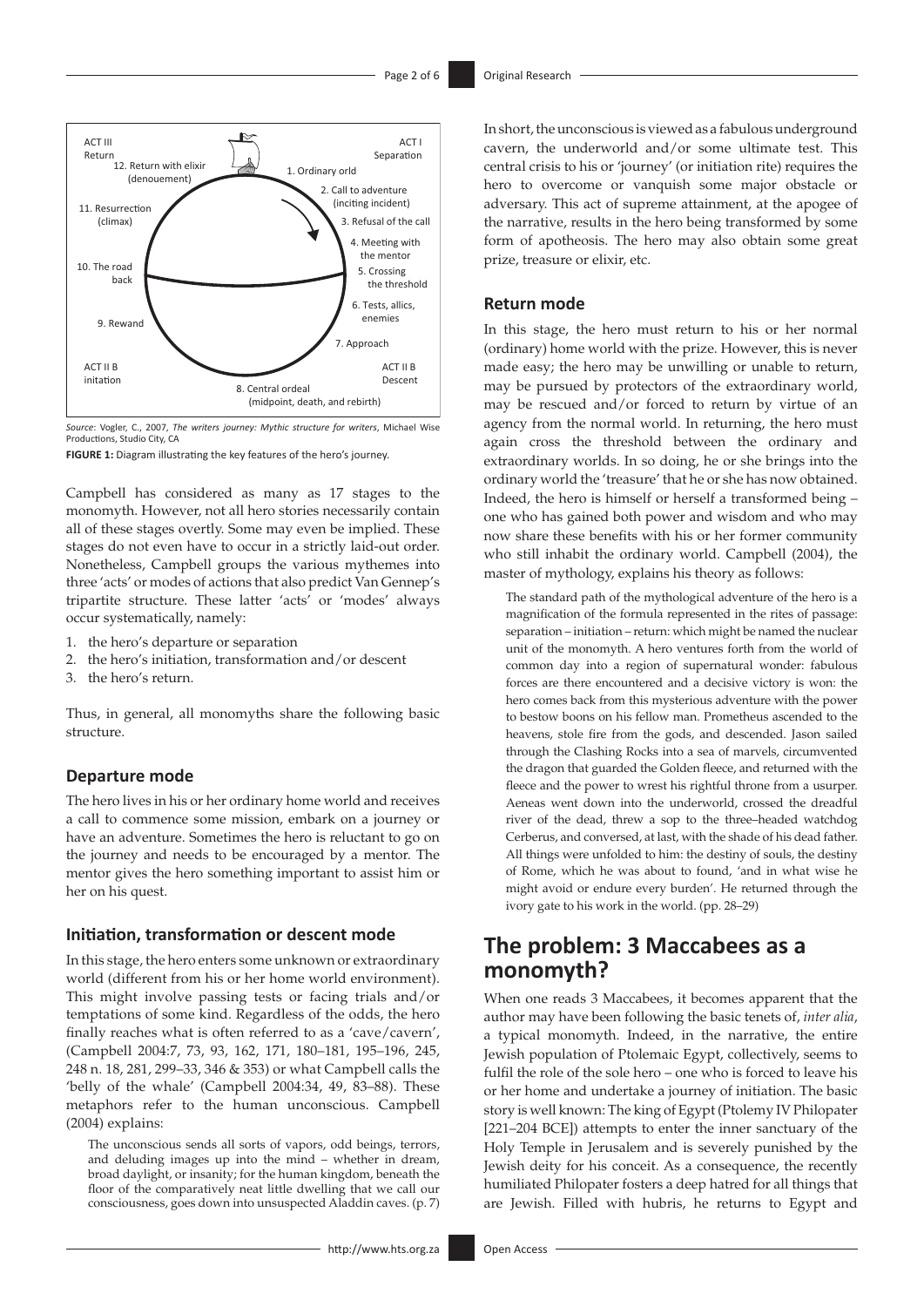proceeds to take out his anger on the entire Jewish population of not only Alexandria but the whole of Egypt. It is made clear that, generally speaking, the non-Jewish Egyptians also do not have much regard for the Jews – many dislike them. Accordingly, Philopater easily gains the general support of the non-Jewish Alexandrians as he attempts to annihilate the entire Jewish population of Egypt. He destroys their homes, shackles their limbs and herds them into a hippodrome for forced registration and ultimate execution. Subsequently, he makes several attempts to have the Jews trampled to death by intoxicated and enraged elephants. Ultimately, the Jewish deity intervenes; the Jews are saved and, most importantly, not only re-admitted into the Egyptian society but also treated as both a superior and beloved sector of the Egyptian population. A surface reading gives the impression that if one views the Jewish people as a single entity, one can find that they seem to play a role similar to the hero in a typical monomyth or rite of passage (initiation). This article attempts to examine this possibility in more detail.

## **Methodology**

The narrative in 3 Maccabees will be selectively examined in the light of Campbell's tripartite model of departure, initiation and return. This will be done in order to determine:

- 1. how closely the book of 3 Maccabees conforms to, *inter alia*, Campbell's model of the hero's journey
- 2. how an understanding of Campbell's monomyth structure greatly assists in obtaining a complete understanding of the author's intended message.

I will also defer to the efficacy of an interpretivist and/or constructivist episteme. Here, I accept that societies construct their own independent realities and further that they are capable of projecting these perceived realities onto other societies.

## **Departure (separation)**

#### **The ordinary world**

Initially, the point of departure is Alexandria, $1$  where we are told, *inter alia*, that the Jews are largely disliked. Having been physically punished by the Jewish deity (3 Macc 2:21–22) for attempting to access the sanctuary of the Holy Temple (3 Macc 1:10), Ptolemy Philopater develops a keen hatred for the Jews. His hubris and wickedness are amplified by the advice of the bad company that he keeps (3 Macc 2:25–26). As a consequence, Philopater 'magnanimously' (3 Macc 2:27–31) offers the Jews full citizenship in exchange of their rejection of both their deity and their Jewish traditions. This action sets the scene for the characteristics of the Jewish community's home environment where their friends and family are located. In effect, the monomyth narrative really begins at this point so that the subsequent separation becomes more apparent. For clarity, the 'ordinary world' of the collective Alexandrian Jews is one where the following seven realities are experienced:

- 1. Jews worshipped their own deity and adhered to his law (3 Macc 3:4).
- 1.3 Maccabees 3:1 indicates that subsequently ALL Egyptian Jews were to be rounded up.
	- <http://www.hts.org.za> Open Access
- 2. The Jews were exclusive in their worship of their own deity (3 Macc 3:7).
- 3. Jews maintained 'a feeling of unwavering loyalty to the kings' but this was secondary to the loyalty to their deity (3 Macc 3:3–4).
- 4. Jews ate their own food and refused to partake in the food of the Alexandrians (3 Macc 3:7a).
- 5. Jews were unsociable, refusing to associate with the king or his troops (3 Macc 3:7b).
- 6. Some Alexandrian non-Jews were sympathetic to the Jewish plight (3 Macc 3:8b–10).
- 7. Most Alexandrian non-Jews were happy that the Jews were being oppressed (3 Macc 4:1).

#### **Call to adventure**

Campbell (2004) points out that in a monomyth a 'herald' serves as an indicator in a crisis situation to serve as the 'call to adventure'. He explains (Campbell 2004):

The herald's summons may be to live, as in the present instance, or, at a later moment of the biography, to die. It may sound the call to some high historical undertaking. Or it may mark the dawn of religious illumination. As apprehended by the mystic, it marks what has been termed 'the awakening of the self'. (p. 47)

Philopater's inscription on the pillar at the tower-porch (3 Macc 2:27–29) serves as the first 'herald' in the 3 Maccabees narrative. In accordance with Campbell's (2004:54) description of this stage of the hero's journey, the Jews view their 'present system of ideals, virtues, goals, and advantages [as though they] were to be fixed and made secure'. It is true that some of the Jews chose to apostatise and eschewed their God and culture in exchange for the 'ivy-leaf symbol of Dionysus' (3 Macc 2:29 and 33). However, others simply paid money that they might be overlooked by the authorities and allowed to continue (unmolested) as Jews (3 Macc 2:32).

When Philopater realised what was happening, he produced the second 'herald' – his stronger worded letter to his commanders and soldiers (3 Macc 2:11–30) – where he demanded that ALL Jews are now rounded up and vilified and will ultimately (3 Macc 3:25) receive a 'cruel and ignominious death'. Collectively, the Jews are now forced to leave their homes.

#### **Refusal of the call**

On acknowledgment of the first 'herald' (with the exception of the apostates), those who paid money to preserve their lifestyles have in effect refused the call to abandon their Jewish culture. This refusal may be seen as an unwillingness to abandon what seems to be in the best interests of an individual's survival. Here, the individual, by refusing the call, attempts to preserve the status quo, naively believing that the current routine of (possibly unappreciated) principles and ideals will somehow endure, remaining fixed and permanent. Campbell (2004) explains this situation well:

Often in actual life, and not infrequently in the myths and popular tales, we encounter the dull case of the call unanswered;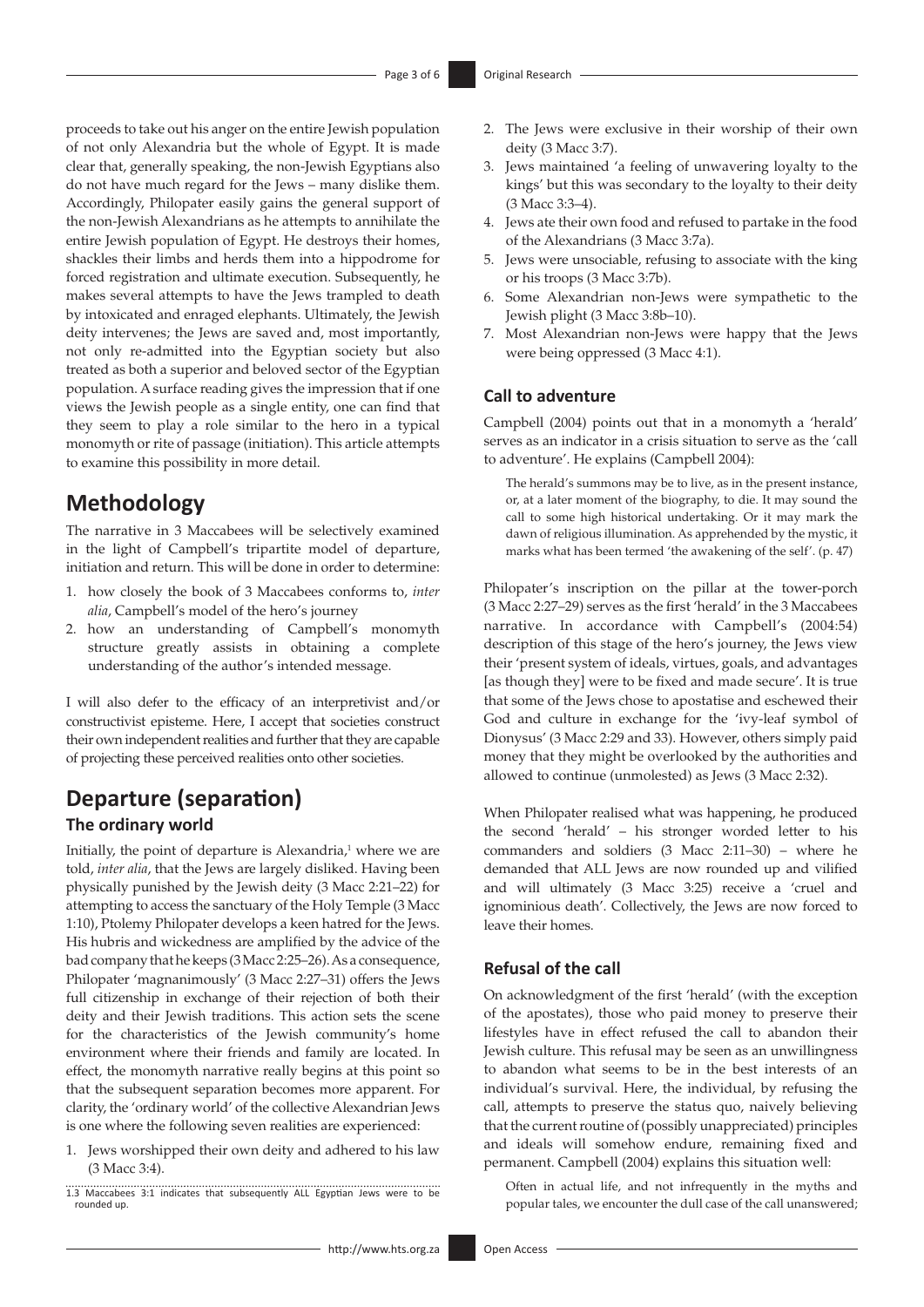for it is always possible to turn the ear to other interests. Refusal of the summons converts the adventure into its negative. Walled in boredom, hard work, or 'culture,' the subject loses the power of significant affirmative action and becomes a victim to be saved. His flowering world becomes a wasteland of dry stones and his life feels meaningless –even though, like King Minos, he may through titanic effort succeed in building an empire of renown. Whatever house he builds, it will be a house of death: a labyrinth of cyclopean walls to hide from him his Minotaur. All he can do is create new problems for himself and await the gradual approach of his disintegration. (p. 54)

One important weapon that the Jews possess collectively at this stage (remembering that a mentor often gives the hero something important to assist in his or her quest) is faith in the power of prayer to their deity.

## **Crossing the threshold**

#### **In the belly of the whale**

Here, the 'hero' of the narrative (i.e. the entire population of Egyptian Jews) is forced to venture into an unknown world which not only breaks with tradition but also subjects them (as the archetypical 'hero') to vulnerability and real danger. Apart from those that had apostatised (3 Macc 4:2–3),all Jews are now forced to leave their homes and are placed in shackles, maltreated and transported to another 'world'. In some cases, they are forced to travel vast distances by ship. Regardless of this, all Egyptian Jews ultimately end up at the hippodrome outside Schedia (3 Macc 4:5–11) – technically a suburb of Alexandria.

After crossing the threshold, the Egyptian Jew's previous world is destroyed – ultimately all Jews in Egypt had their homes burnt (3 Macc 4:2–3). In keeping with the tenets of the hero myth, the Jews move into a world of 'darkness' (the belly of the whale) and will not leave until they collectively are ready to return. Here, the hippodrome may be viewed as representing the 'belly of the whale' – a province of regeneration and renewal. Campbell (2004) sees this as the realm of the unconscious:

The idea that the passage of the magical threshold is a transit into a sphere of rebirth is symbolized in the worldwide womb image of the belly of the whale. The hero, instead of conquering or conciliating the power of the threshold, is swallowed into the unknown, and would appear to have died. (p. 83)

#### **The road of trials**

Campbell (2004) describes the process once the hero has entered the 'belly of the whale':

Once having traversed the threshold, the hero moves in a dream landscape of curiously fluid, ambiguous forms, where he must survive a succession of trials. This is a favorite phase of the myth adventure. It has produced a world literature of miraculous tests and ordeals. The hero is covertly aided by the advice, amulets, and secret agents of the supernatural helper whom he met before his entrance into this region. Or it may be that he here discovers for the first time that there is a benign power everywhere supporting him in his superhuman passage. (p. 89)

In 3 Maccabees, the Jews, like the hero of the monomyth, are now subjected to a series of tests or ordeals on the 'road

of trials'. According to Campbell (2004:89–100) and as exemplified in 3 Maccabees 4:14–5:51, there are several things that the hero must experience whilst in the 'belly of the whale'. Outwardly, the hero may even appear to be powerless and defenceless at this stage, but simultaneously he begins to experience personal growth (Campbell 2004:83–88). In the case of the Jews, the only weapon that they possess and the one that will ultimately save them are their constant prayers to their deity. Indeed, as already intimated, their prayers and their total faith in their deity could be viewed as the special things that the persecuted Jews take with them on their journey. What is also emphasised by this version of the monomyth is that *all* the Alexandrian non-Jews are encouraged by Philopater to clearly observe and witness the collective trials and tribulations that the Jews (as heroes) must endure in their process of initiation (cf. 3 Macc 4:11b). Indeed, the specific employment of the hippodrome ensures that the Jews will be kept physically apart from the entire Alexandrian population whilst simultaneously allowing their tribulations to be viewed publicly as a spectacle.

#### **The first trial**

3 Maccabees 4:14–21 informs the reader of the nature of the first miraculous ordeal: the Jews are subjected to 40 days of registration whilst held captive in the hippodrome. Eventually, the task proves too great for Philopater's men and the paper and pens give out. 3 Maccabees 4:21 specifically credits the Jewish deity as the cause of this miraculous delivery.

#### **The second trial**

3 Maccabees 5:1–19 relates how Philopater commands Hermon, the elephant keeper, to intoxicate and drug 500 elephants. The intention here is that these enraged animals should be let loose into the hippodrome and allowed to crush all the Jews to death. After the Jews pray for deliverance, their deity causes an inebriated Philopater to fall asleep after a night of heavy drinking. Accordingly, he is unable to give the command to release the intoxicated elephants into the hippodrome and the Jews survive, unscathed.

#### **The third trial**

3 Maccabees5:20–35 recounts a similar tale. Philopater again commands Hermon to intoxicate and drug his elephants in preparation for the execution of the Jews. Consequently, the threatened Jews pray to their deity for succour. Philopater again awakes after a night of heavy drinking but now suffering from amnesia and confusion. Again, he is unable to give the command to release the drugged elephants into the hippodrome, and subsequently the Jews, yet again, are saved.

#### **The fourth trial**

3 Maccabees 5:36–51 deals with Philopater's third attempt to prepare his elephants as vehicles for execution. Here he goes somewhat further by promising to not only exterminate all the Jews in the hippodrome but also to invade Judaea, destroying its cities as well as the Holy Temple in Jerusalem.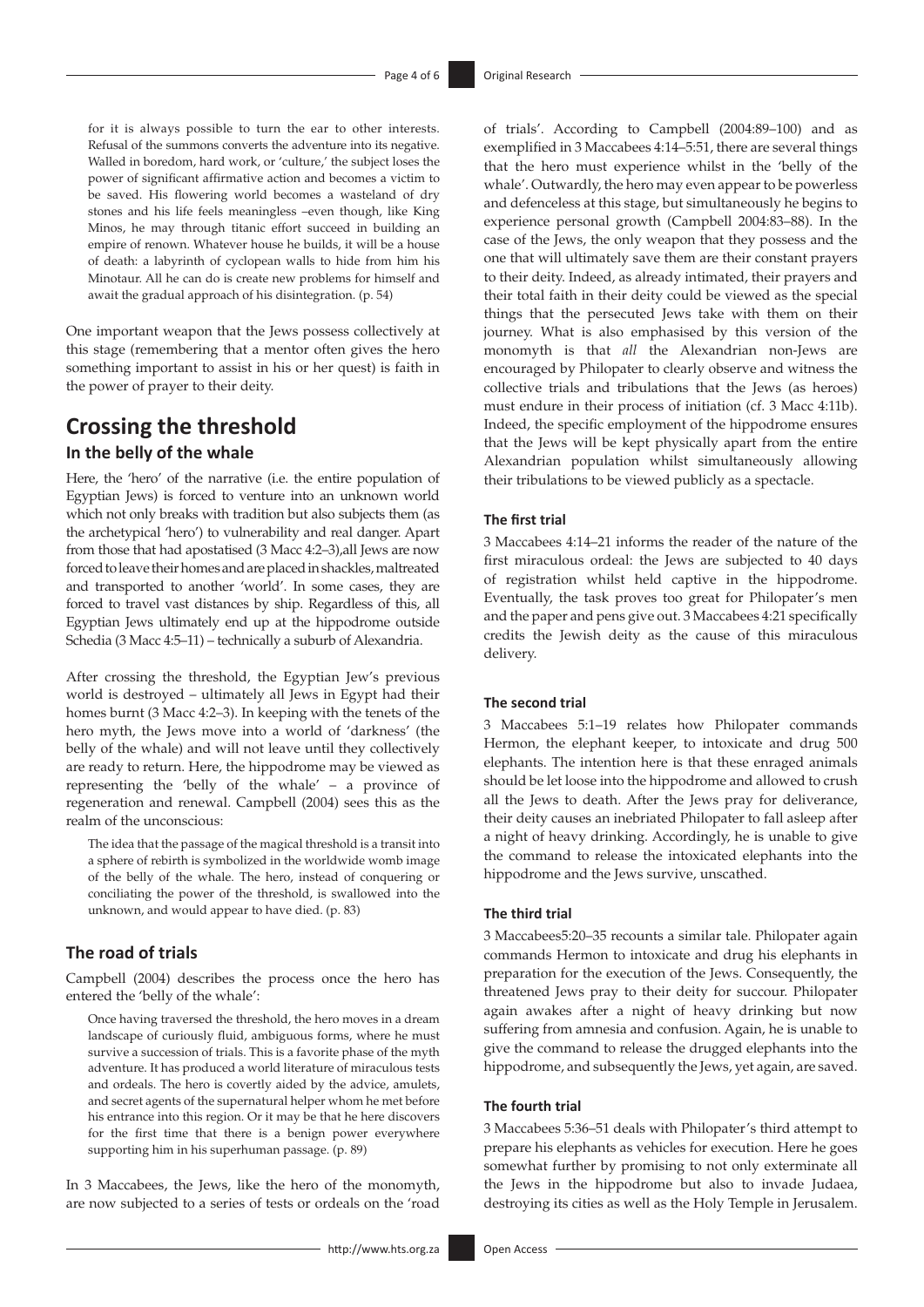3 Maccabees 6:1–15 witnesses the elderly priest Eleazar praying earnestly on behalf of the Jewish people, reminding his deity, *inter alia*, of his great deeds in the past as well as appealing for his divine mercy. 3 Maccabees 6:16–21 describes the great miracle wherein the Jewish deity sends two angels to turn back the intoxicated elephants, which, being confused and terrified, trample Philopater's own soldiers to death.

#### **Supernatural aid**

In three cases the Jews prayed for their deity to come to their aid. In all four trials the Jewish deity is depicted as coming to their assistance. In the last trial, an old man (Eleazar) (3 Macc 6:1–15) exhorts his deity on behalf of the captive Jews. Campbell (2004:66) posits that supernatural aid represents the forces of the unconscious at the hero's side. Similarly, in 3 Maccabees, the Jewish deity is effectively presented as being synonymous with the Jewish unconscious. The act of prayer is an attempt to commune with this aspect of the human psyche. As with a strong feature of Campbell's monomyth, the agency of this particular prayer is an old man (Eleazar). Indeed, Campbell (2004) explains that:

For those who have not refused the call, the first encounter of the hero-journey is with a protective figure (often a little old crone or old man) who provides the adventurer with amulets against the dragon forces he is about to pass. (p. 63)

## **Apotheosis**

#### **Transformation**

According to Campbell (2004:139), '[*l*]ike the Buddha himself, this godlike being is a pattern of the divine state to which the human hero attains who has gone beyond the last terrors of ignorance'. In brief, at a certain stage of the monomyth there is an apotheosis when the previous terrors suddenly subside. Here, at last, the hero suddenly appreciates why it has been necessary to be on this tedious journey in the first place. Even though the actual journey or initiation process is not fully complete, the hero now, free from fear, fully grasps what is required before it is possible to 'return' home.

3 Maccabees 6:22–28 deals with Philopater's sudden reversal of roles and his change of heart. At the moment of apotheosis, he immediately transforms from being the arrogant, violent, drunken oppressor (antagonist) of all things that are Jewish into the saviour (protagonist) of the Egyptian Jews. Immediately, the Jews are equally aware of this apotheosis. In 3 Maccabees 6:29, they realise for the first time that they are no longer in danger and further they may now return to their homes. Accordingly, they express their thanks to God as their 'Holy Saviour'.

#### **The ultimate boon and return**

Campbell (2004:182) explains that in a typical monomyth, the hero 'wins the blessing of the goddess or the god' and then is unequivocally ratified to return to his or her 'home world' albeit in a transformed way – often 'supported by all the powers of his supernatural patron'. Philopater stresses (cf. 3 Macc 6:25–28) that the Jews are no longer hated members of the Egyptian population. They are now transformed as acknowledged 'sons of the almighty living God of heaven'.

#### **Rescue from without**

Campbell (2004:192) mentions that typically, in a hero myth, the hero needs outside assistance to make the return to his/ her 'home world'. In 3 Maccabees, there exists an irony in that the chief antagonist of the narrative (Philopater) is himself transformed into the chief protagonist – one who suddenly acts as a benevolent, outside agency at a critical stage of the tale. In 3 Maccabees 6:30–37 we learn that thanks to the actions of Philopater the Jews are treated like returning heroes. The non-Jewish Alexandrians are filled with shame for their previous hatred and wickedness. Philopater purchases wine and sustenance sufficient for seven days of celebratory feasting. As a consequence, wailing and moaning are replaced with dancing and feasting. Jew and non-Jew feast and drink together as loyal Alexandrians.

#### **Master of two worlds**

As implied by Campbell (2004:205) the returning hero had previously descended (consciously) into the realm of the unconscious (i.e. represented by the hippodrome and the Jewish deity in 3 Macc) and accordingly had assimilated the tenets of this unconscious experience into his consciousness. In 3 Maccabees 6:35–37 the now transcendent Jews are filled with joy, dancing and feasting and glorify their deity with their thanksgiving and psalms. Here it is stressed that they do not consume wine in order to get drunk but rather to enhance their appreciation of their deity's saving grace.

#### **Freedom to live**

Finally, 3 Maccabees informs the reader (3 Macc 7:14–15) that Ptolemy gave his approval for the Jews who had successfully gone through the 'rites of passage' to kill 300 apostates (i.e. those Jews who originally denied their deity and traditions in order to save their lives. Campbell (2004:221) explains that in the monomyth, the hero reconciles the fact the every creature lives on the death of another. The hero realises that it was only through the 'death' of his or her former self that a new life is possible to appreciate. He states that when the new life surfaces, 'one may invent a false, finally unjustified, image of oneself as an exceptional phenomenon in the world, not guilty as others are, but justified in one's inevitable sinning because one represents the good'. In short, those Jewish apostates; those who did not descend into the realm of unconsciousness – do not enjoy the prize of living in a transcendent state. They denied their deity and accordingly they are now denied life itself.

### **Conclusion**

When reviewing the key aspects of the 3 Maccabees' narrative, it becomes apparent that the entire tale fits very comfortably into a typical monomyth tripartite structure. What also becomes very evident is the fact that the Jewish people's transformation whilst in the 'decent' phase has